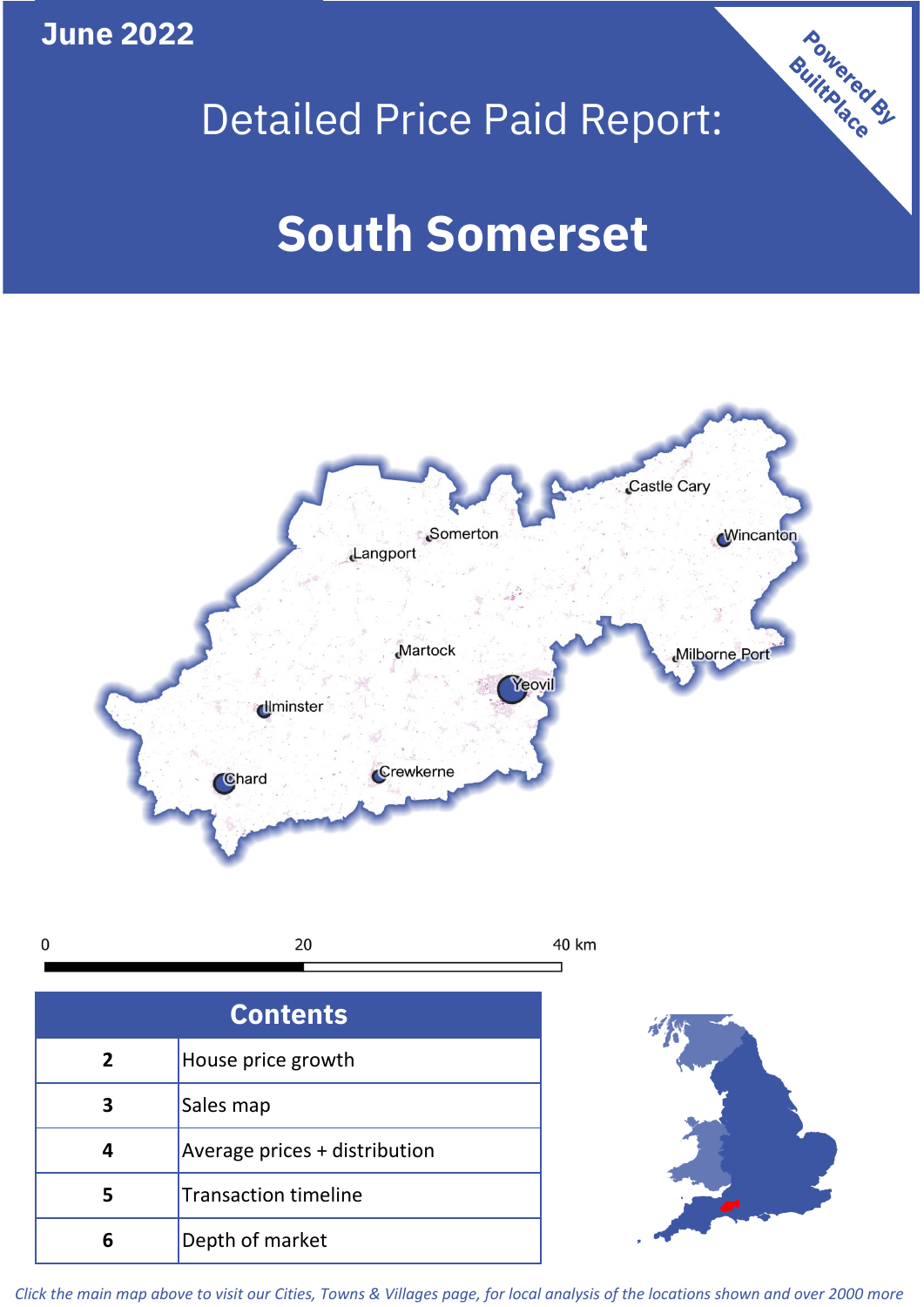#### **Headline Data**

|                     | <b>Current level</b> | 3 month  | <b>Annual</b> | 5 year   | 10 year |
|---------------------|----------------------|----------|---------------|----------|---------|
| <b>House prices</b> | £286,895             | 5.0%     | 11.5%         | 33.2%    | 61.7%   |
| <b>Transactions</b> | 2,906                | $-15.0%$ | 6.2%          | $-10.6%$ | 29.8%   |

# **House Price Growth (April 2022 data)**

#### *Annual Change in House Prices*



House prices in South Somerset grew by 11.5% in the 12 months to April 2022 (based on 3-month smoothed data). By comparison national house prices grew by 10.7% and prices in the South West grew by 12.3% over the same period.

South Somerset house prices are now 41.5% above their previous peak in 2007, compared to +49.0% for the South West and +52.9% across England.



#### *Year-To-Date Change in House Prices, December to April*

Local prices have grown by 6.3% in 2022 so far, compared to growth of 4.0% over the same period last year.

#### *Source: OS OpenData; UK House Price Index (Contains HM Land Registry data © Crown copyright)*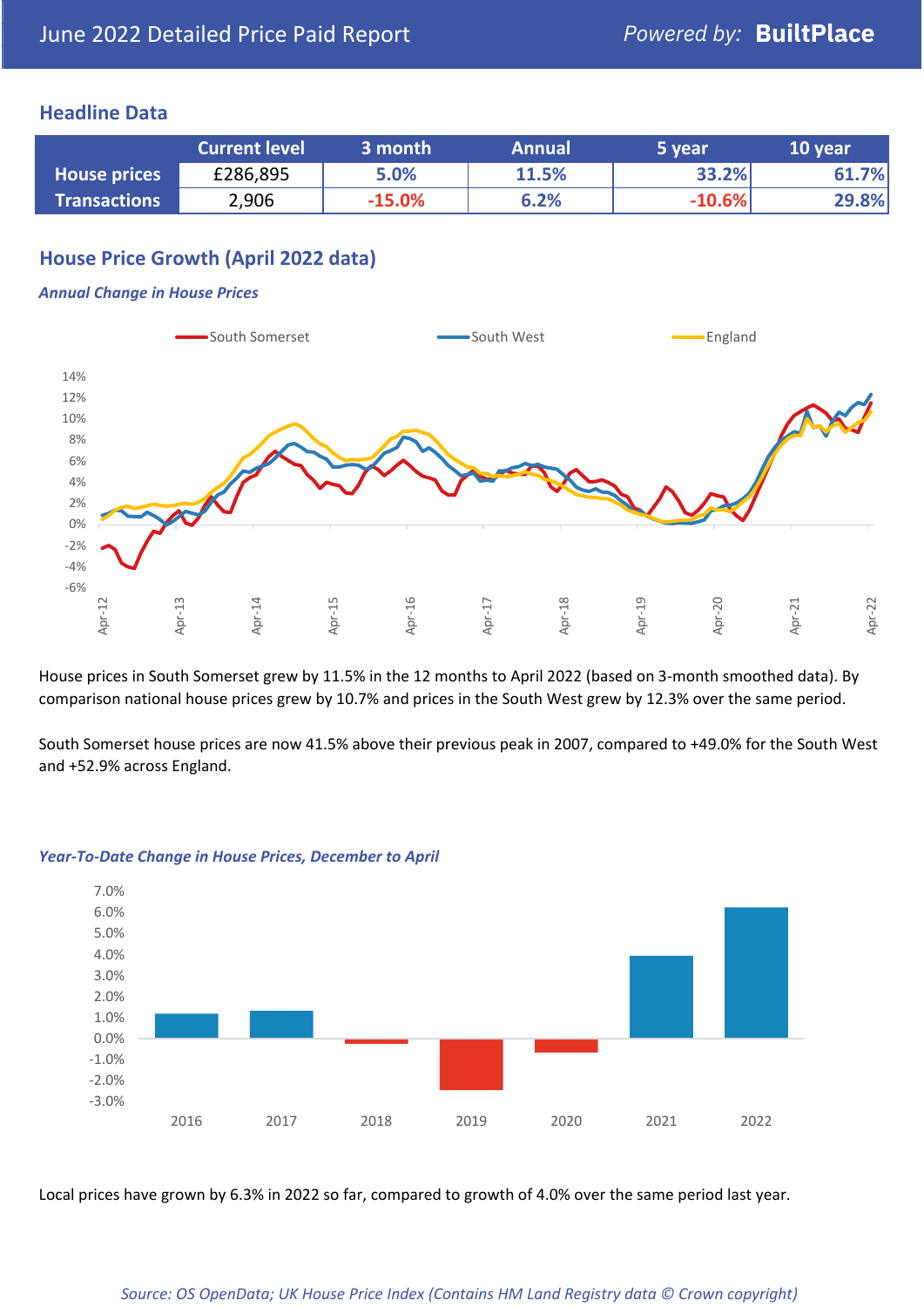# **House Price Map**

*12 months to April 2022*



*Each point is one postcode, coloured by the average value relative to all sales in this local authority (price bands are LA-specific quintiles).*

# **Map Key**

| Min      | <b>Max</b> |              |
|----------|------------|--------------|
| Up to    | £176,000   | 1st quintile |
| £176,000 | £222,000   | 2nd quintile |
| £222,000 | £280,000   | 3rd quintile |
| £280,000 | £391,000   | 4th quintile |
| £391,000 | and over   | 5th quintile |
|          |            |              |

| Min      | <b>Max</b> |                            |
|----------|------------|----------------------------|
| Up to    | £176,000   | 1st quintile / lowest 20%  |
| £176,000 | £222,000   | 2nd quintile               |
| £222,000 | £280,000   | 3rd quintile               |
| £280,000 | £391,000   | 4th quintile               |
| £391,000 | and over   | 5th quintile / highest 20% |

*Source: OS OpenData; UK House Price Index (Contains HM Land Registry data © Crown copyright)*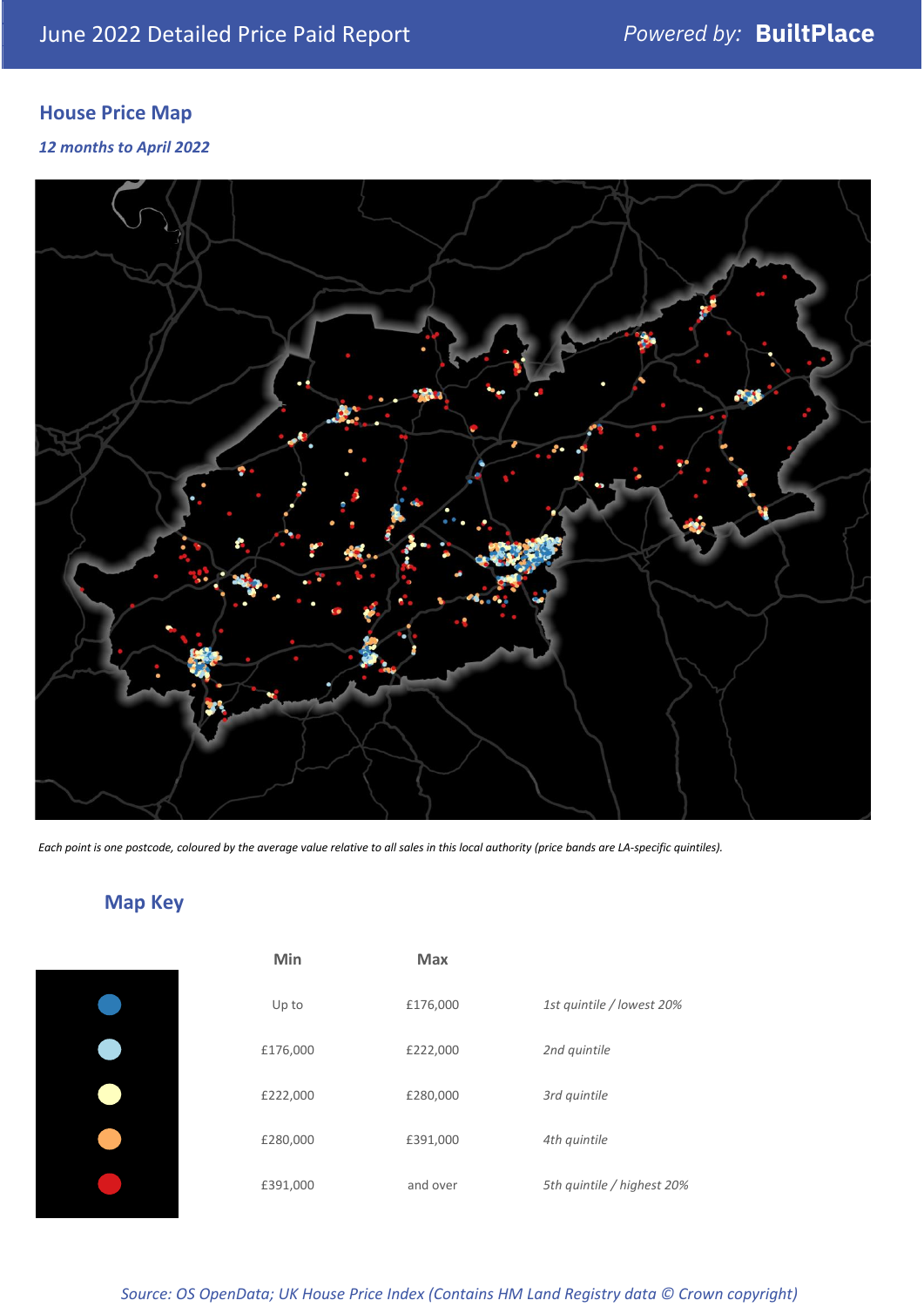# **Average House Price by Property Type**

#### *12 months to April 2022*



|                 | <b>New</b> | <b>Second hand</b> |  |
|-----------------|------------|--------------------|--|
| <b>Flat</b>     | £224,499   | £122,712           |  |
| <b>Terraced</b> | £222,833   | £221,127           |  |
| Semi-detached   | £248,411   | £265,547           |  |
| <b>Detached</b> | £387,652   | £462,097           |  |

## **House Price Distribution by Year**

*All properties, by price band and calendar year (2020 = year to date)*

|                    | 1997 | 2002 | 2007 | 2012 | 2017 | 2019 | 2020 |
|--------------------|------|------|------|------|------|------|------|
| <b>Under £100k</b> | 83%  | 44%  | 6%   | 8%   | 4%   | 3%   | 5%   |
| £100-200k          | 15%  | 42%  | 54%  | 54%  | 42%  | 26%  | 25%  |
| £200-300k          | 1%   | 10%  | 24%  | 24%  | 30%  | 33%  | 34%  |
| £300-400k          | 0%   | 3%   | 9%   | 9%   | 14%  | 17%  | 15%  |
| £400-500k          | 0%   | 1%   | 4%   | 3%   | 5%   | 9%   | 6%   |
| £500k-1m           | 0%   | 1%   | 2%   | 2%   | 5%   | 11%  | 15%  |
| £1-2m              | 0%   | 0%   | 0%   | 0%   | 0%   | 1%   | 0%   |
| <b>Over £2m</b>    | 0%   | 0%   | 0%   | 0%   | 0%   | 0%   | 0%   |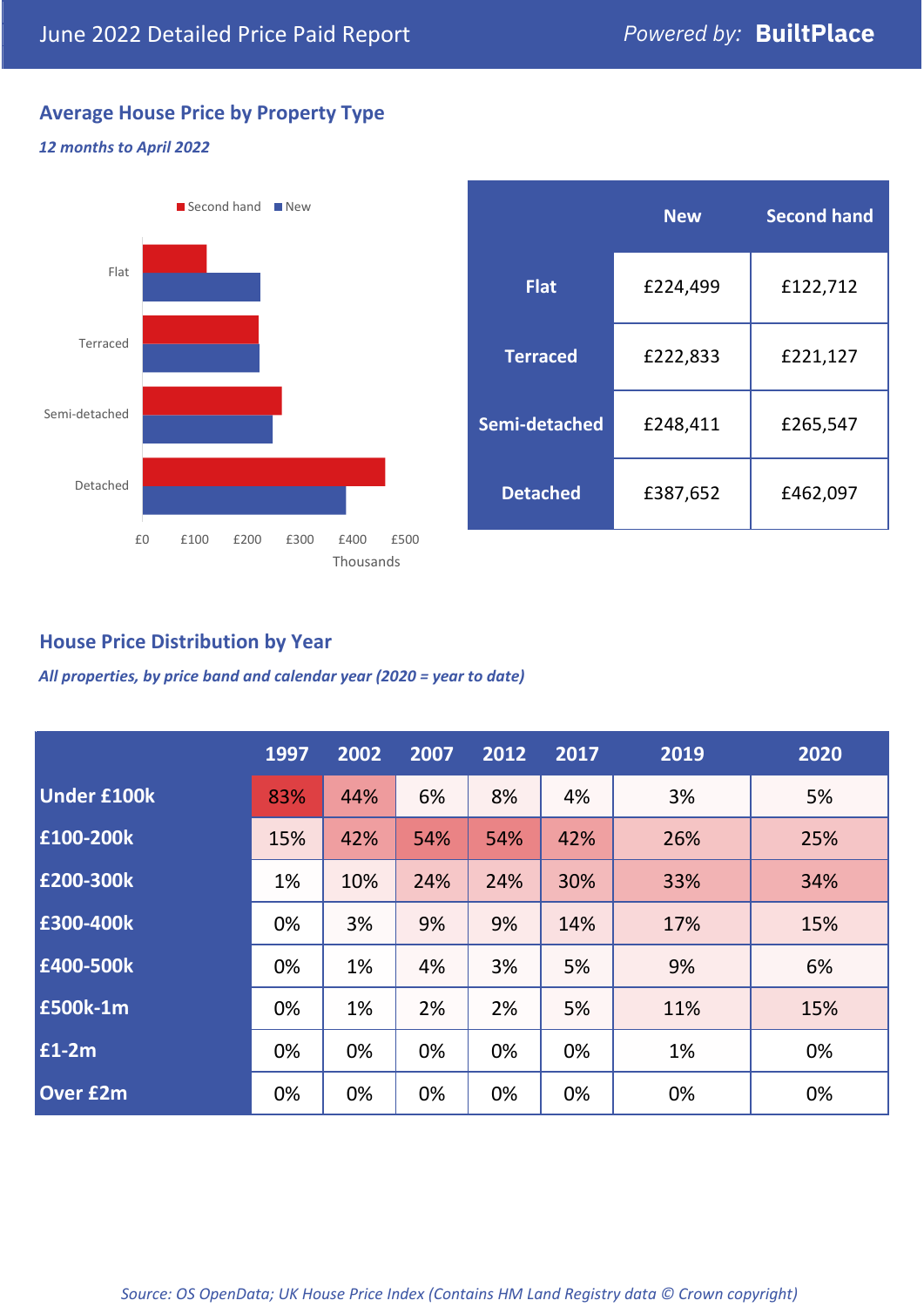# **Transactions (February 2022 data)**

*Annual Transactions, Indexed (2001-05 average = 100)*



There were 2,906 transactions in South Somerset during the 12 months to February 2022. This is 78% of the average from 2001-05 and suggests activity is below pre-downturn levels.

Transactions in South Somerset have fallen by 6.7% since 2014, compared to changes of -8.3% for South West and -7.7% for England.



#### *Cash and New Build Sales as % of Total, by Year*

*Note: The data on this page EXCLUDES transactions identified as transfers under a power of sale/repossessions, buy-to-lets (where they can be identified by a mortgage), and transfers to non-private individuals - i.e. it comprises only Land Registry 'A' data.*